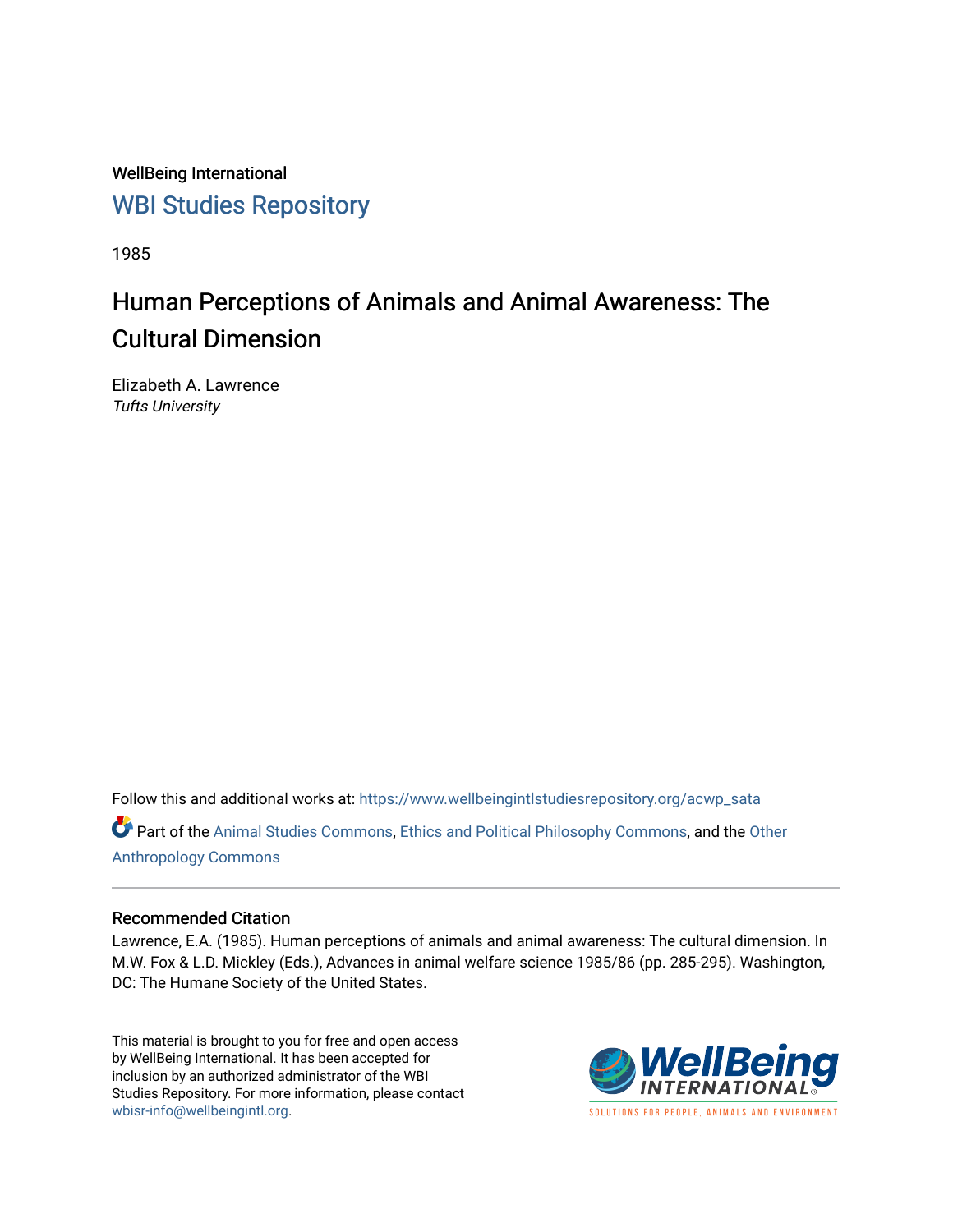# HUMAN **PERCEPTIONS OF ANIMALS AND ANIMAL AWARENESS: THE CULTURAL DIMENSION\***

## **Elizabeth A. Lawrence**

*Tufts University School of Veterinary Medicine Boston, MA. 02111* 

# **Introductory Overview**

Culture is generally a powerful determinant of human perceptions of animals and the treatment animals receive in a given society. Fbr example, Plains Indians' views of the status of animals-their capacities, their awareness, and their place in the world relative to mankind—differ radically from those characteristic of Western thought. Many of the contemporary Crow Indians, a group of native Americans among which I have recently carried out anthropological field research, continue to look upon their horses according to traditional tribal belief. Their particular attitude toward horses conflicts with that of the dominant white society with which the Indians and their horses must interact. Mutual hostility results from a lack of understanding between members of the two cultures who, though living in proximity, remain worlds apart in ethos. Two other examples from ethnographic literature involving the habitual treatment of mules in a community of farmers and of sled dogs by a group of Eskimos also highlight the importance of cultural attitudes in affecting interactions with animals in those societies. It is vital to strive to understand the many complex factors which determine views toward animals, including their capacities for awareness, in alien cultures whose value-systems may be foreign to our

<sup>\*</sup>Paper presented at the Institute for the Study of Animal Problems Symposium on Animal Awareness and Human Perceptions: Implications for Animal Welfare, November 3, 1982.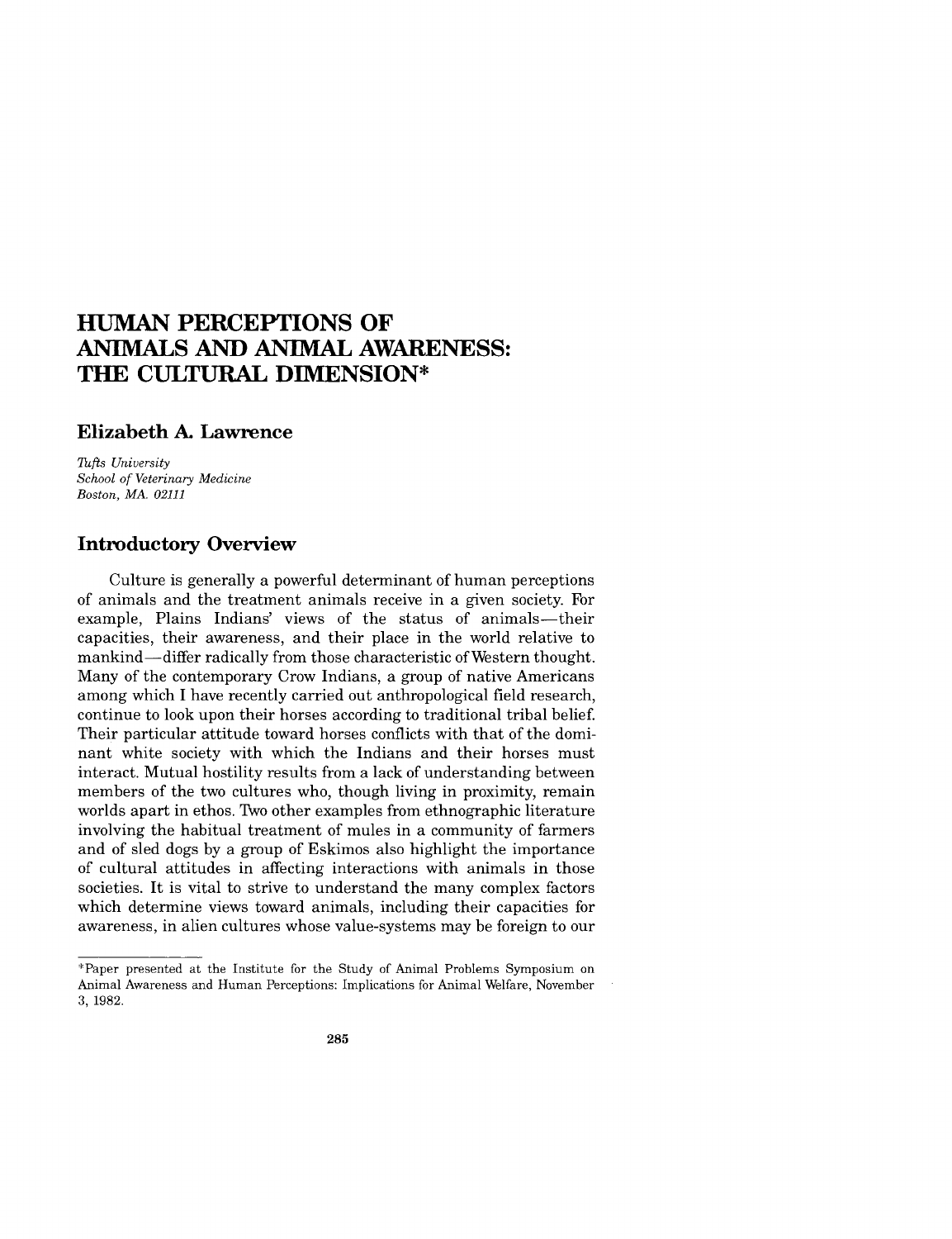own. Since human actions toward animals are rooted in perceptual concepts concerning the intrinsic nature of those animals, it is only through empathy resulting from understanding such concepts that a beginning can be made in solving the many problems involved in human relationships with animals.

# **Plains Indian Worldview**

See, Brothers; Spring is here. The earth has taken the embrace of the Sun, and soon we shall see The children of all that love. All seeds are awake, and all animals. From this great power we too have our lives. And therefore we concede to our fellow creatures even our animal fellows, The same rights as ourselves To live on this earth.

(Fuchs and Havighurst 1972, p. xv)

Speaking these words in 1877, the great Sioux leader, Sitting Bull, was expressing the viewpoint of his Plains Indian culture and society toward animals. Embodying a holistic concept of all creation, this outlook is at opposite poles from that of the white Anglo-American ethos which was aggressive and exploitative toward nature—the attitude characteristic of the dominant society which had all but defeated and subjugated the Plains tribes, even as Sitting Bull spoke. For in the minds of the whites, nothing could stand in the way of westward expansion and the progress of "civilization": Indians and nature were both considered as part of the wild which must be cleared away.

Plains tribes generally embrace a mode of thought in which all forms of life on earth exist on a dynamic circular plane. One form of life is not considered to be above another, in a linear hierarchy with man at the top, as in the Judaeo-Christian scheme. As one articulate native American expresses it, "All of life is living-that is, dynamic and aware, partaking, as it does, in the life of the All-Spirit, and contributing, as it does, to the ongoing life of that same Great Mystery" (Allen 1975). There is essential harmony in the world, and primary assumptions are that all of nature, both animals and people, "are seen to be brothers or relatives, all are offspring of the Great Mystery, children of our mother, and necessary parts of an ordered, balanced, and living whole." Such an ideology makes no separation between nature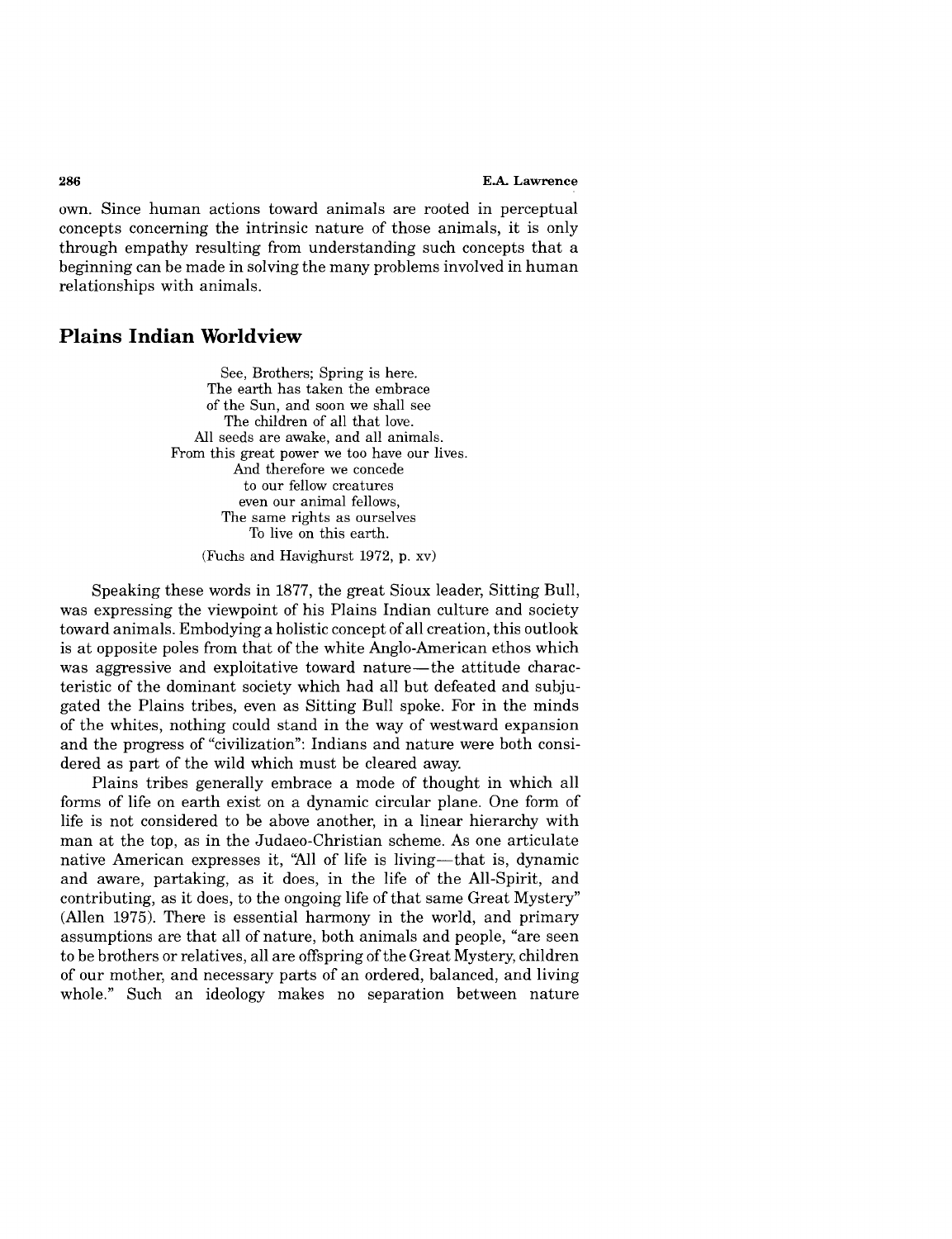and mankind and no dualistic division between material and spiritual: all are expressions of the same reality (Allen 1975).

No people have been more closely attuned to the earth and to nature than have the nomadic tribes of the Great Plains, and their beliefs developed out of keen observations of their living environment. It was clear to them that other animals besides man possessed many capacities. People could see that animals had certain powers and believed that it was reasonable that they could think and communicate. Sitting Bull related how as a boy he was saved from the attack of a grizzly bear by the warnings of a meadowlark. The alert songbird had been aware of the boy's danger and communicated it. Thereafter, this bird, along with others of its kind, became Sitting Bull's special protector, whose speech he could henceforth understand (Vestal 1932). Such occurrences were by no means uncommon, and even today some individuals who still follow old traditions continue to experience them.

Native American creation tales, differing radically from Genesis, reveal insights about the status of animals as perceived by Indians. Unlike the Judaeo-Christian God, who made everything and then gave commandments as to the way it all was to function, the Cheyenne All-Spirit, for example, consulted the animals concerning the process of creation, once it had begun (Allen 1975). In virtually every native explanation for the beginning of the earth or the origin of the first human beings, feelings of close kinship with animals and great respect for other creatures and their powers are evident. In some versions, water birds were asked to dive down and bring up mud to form the earth (Burland 1970). Often the human race is believed to have come into existence with the aid of animals or through transformation from an animal (Emerson 1965). Certain tribes assert that mankind resulted from the union of two different species of animals, such as the snail and the beaver who were parents to the first Osage people (Marriott and Rachlin 1975).

# **Crow Indians and Horses**

Today, although acculturation to the dominant society has brought many changes for native Americans, there are still some groups which have managed to retain much of their own culture. One of these is the Crow tribe of southeastern Montana, a Plains people among whom I have carried out field work (1975-80) focusing on attitudes toward nature and animals. A large majority of the Crows still speak their native language, and many tribespeople have retained traditional beliefs, customs, and ceremonies. One aspect of the Crow attitude toward animals-that of their relationship with their horses-illustrates the relevance of the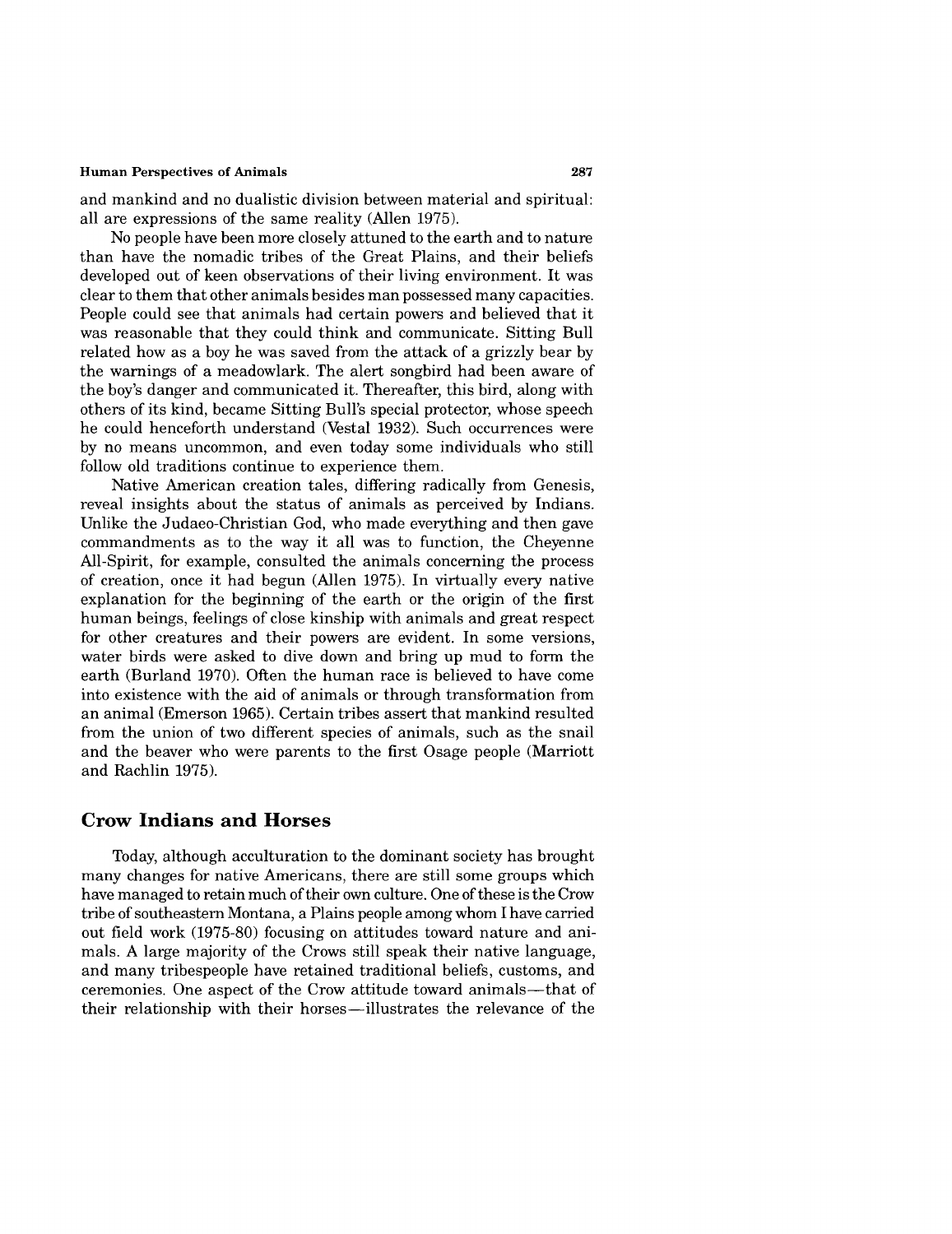### 288 E.A. Lawrence

cultural dimension in affecting perceptions of animals and their treatment. Crow interaction with horses, I found, exemplifies the sharp contrasts which exist between the Crow ethos and the views of the members of the dominant white society who live on or near the reservation and with whom the Indians and their livestock must interact.

Horses are very important to contemporary Crows, and are abundant today on the reservation. The vital significance of horses in the lives of these people results from a combination of factors from the past and from the present. For Plains tribes such as the Crows, acquisition of horses early in the eighteenth century vastly improved the quality of their lives in virtually every way. Horses revolutionized transportation, hunting, and war, and the many benefits they conferred upon their riders soon made the animals the tribe's most treasured possessions. So great was their worth that they became the measure of all value, synonymous with prestige and wealth. Yet this did not mean, as it might have in another context, that the relationship with horses was purely utilitarian. As admired partners, horses became part of the human spiritual and aesthetic spheres as well as the pragmatic. Horses imparted special knowledge and power to people who established rapport with them, and could provide help in time of trouble. A strong sense of reciprocity supported the belief, still widely held, that considerate treatment of horses brings good fortune to a person and that mistreatment of the animals will be punished. Traditional taboos, originating out of gratitude, continue to dictate against killing horses and eating their flesh. Plains riders became as one with their mounts, and communication based on mutual understanding was a natural occurrence. As the great Crow chief, Plenty Coups, expressed it:

My horse fights with me and fasts with me, because if he is to carry me in battle he must know my heart and I must know his or we shall never become brothers. I have been told that the white man, who is almost a god, and yet a great fool, does not believe that the horse has a spirit (soul). This cannot be true. I have many times seen my horse's soul in his eyes. And on this day on that knoll I knew my horse understood. I saw his soul in his eyes. (Linderman 1930, p. 100)

One of the most tragic aspects of the Plains natives' experience after they were confined to reservations was the cessation of active participation in the horse-related activities which had made life meaningful as mounted nomads. For the Crows, adverse reaction to this loss was a significant factor contributing to the difficult adjustment to a sedentary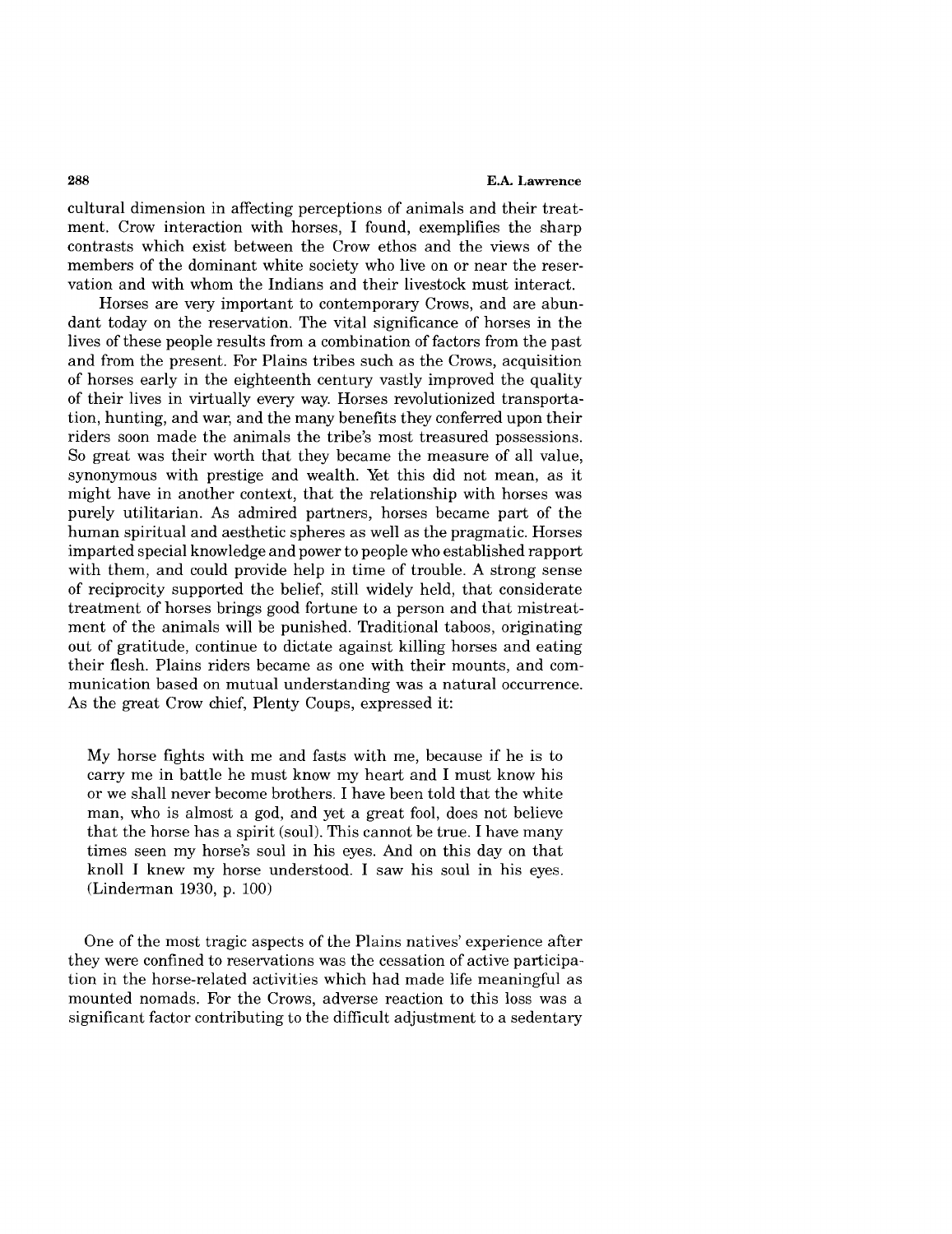existence. It is the period of their tribal history between the introduction of the horse and the end of nomadic life by which Plains Indians are still characterized, even by the natives themselves. Today the Crows continue to look back to the Horse Era of their history with nostalgia and enduring pride. Partnership with horses had given their people new freedom and dignity, and their dynamic interactions with these animals charged the tempo of life with the force of expanded dimensions of experience and awareness.

In recent times, the Crows were fortunate in being able to bring about a return of horses to their reservation. Renewed interest in them has meant that horses have been adapted to recreational activities compatible with modern reservation life. For many Crows, association with their horses is essential to the maintenance of their identity as Indians. Horses, though, do not have to be ridden or handled individually to be important. Repeatedly, the Crow people made clear their deep satisfaction in simply having abundant horses grazing around them. This is perceived as the way life should be for Crows, who told me "horses are part of our nature, and love of horses is instilled into the spiritual makeup of all Crows from the time they are little." They reveal that the satisfaction derived from the prevalence of horses on tribal lands is a source of encouragement in facing the difficult problems of daily existence which natives feel are imposed upon them by the dominant white society.

Despite the vital importance of interaction with horses in contemporary Crow society, however, the role of the animals is not understood by local non-Indians and officials who deal with the Indians and their horses. Such people, lacking empathy, generally view animal relationships only by standards set by their own culture and the values it espouses. Whites claim, for example, that the Crows are negligent in allowing their horses to overgraze the land, that they should fence in their livestock, and control their animals at all times. But the Crows, with their enculturation from a nomadic background, do not have the same sense of "management" of animals and the manipulation of nature that are ingrained in the Western ethos. Thus differing points of view cause frequent conflicts. Neighboring whites often criticize the Crows for what non-Indians perceive as cruelty to their horses. The traditional practice of leaving horses to "winter out" in the northern Montana Plains without providing shelter or supplementary feed brings accusations of inhumanity and neglect. But the Crows' perceptions of animals and their capacities are different. Crows know that a horse will paw through the snow to eat the grass below, just as in the old nomadic days, and that this ability shows intelligence and adaptiveness. Tribesmen recall that throughout Crow history cottonwood bark served as winter feed for horses on the Northern Plains. The efficacy of this practice in keeping horses well-nourished all winter has been documented (Boller 1972).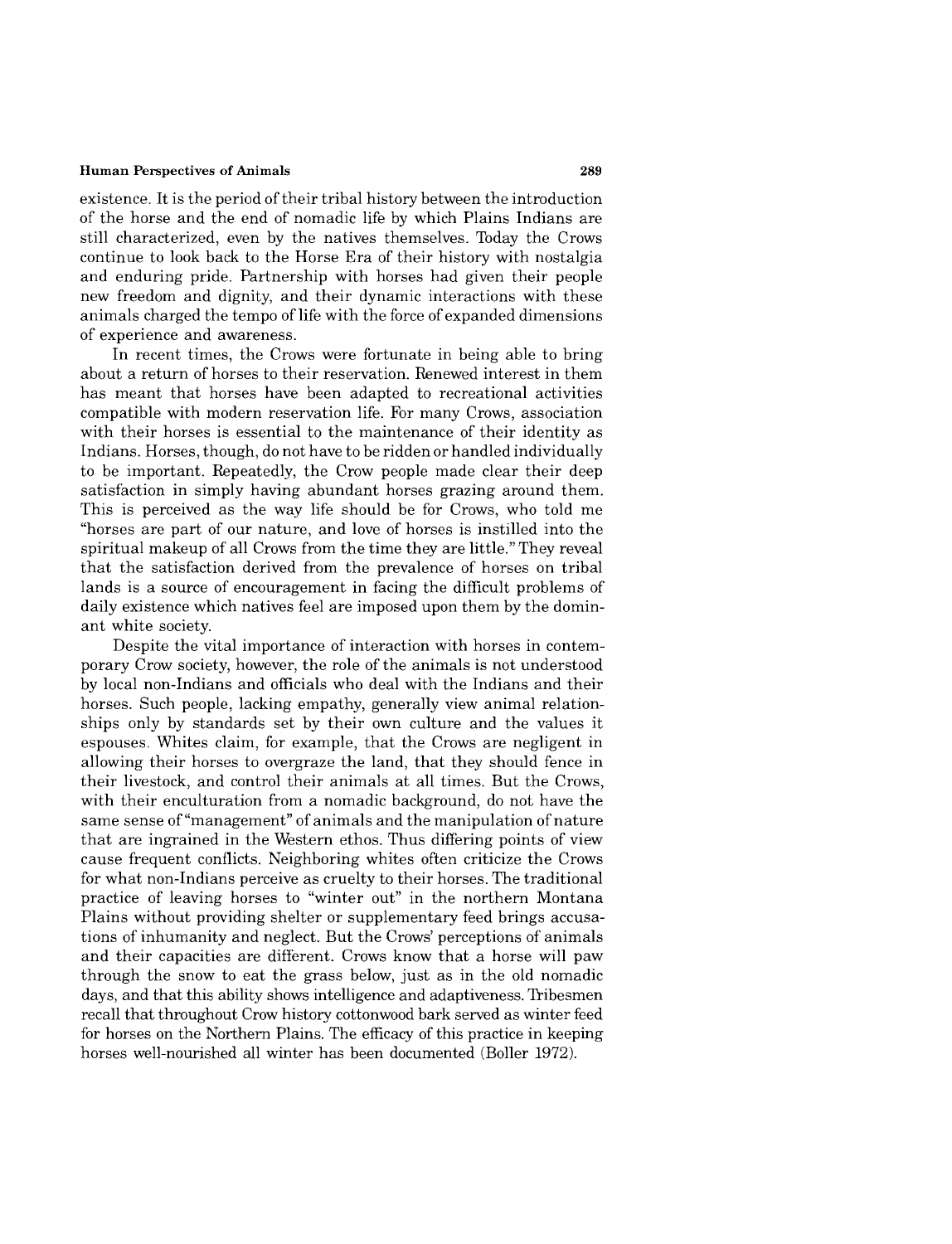Crow horsemen insist that horses left out to fend for themselves are usually in far better condition in the spring than those which have been sheltered and provided with artificial feed. The intense pride these people take in their horses' toughness reveals the Crows' sense of identification with their animals and their concept that animals are not creatures of another order, but close kin. Crows today feel that even though their fellow tribesmen may be losing their former physical strength and endurance by succumbing to a "soft" life on the reservation, at least their horsestheir "other selves," as it were—are perpetuating the hardiness which was formerly necessary to sustain life on the Plains. Indeed, the Crows' own historic ability to survive, surrounded as they once were by powerful enemies, and later to endure white domination while retaining much of their culture, has come to be symbolized by the hardihood of their horses.

This idea about wintering of horses is expressed in the story told to me by a Crow who in his boyhood had observed the governmentorganized killing of so-called "worthless range horses" on tribal land. He made special reference, again and again, to the fact that *all* the horses had been shot indiscriminately, not just the weakest or the "locoed" ones (poisoned by eating loco weed), as the official horse-killers had claimed. Equine victims of the slaughter included, he stressed, "the horses that could winter by themselves and survive alone." His words echoed disbelief as he reiterated his feelings about what was to him a preposterous aspect of the horse slaughter. "Many that were killed were hardy, and needed no care in a hard winter. Those horses knew what to do. They could make it themselves, on their own. But even the horses who were used to the hard winter were killed off with the rest!"

Winter care of equine animals is directly related to religion in the minds of many with whom I spoke. Crow elders explained that one of the reasons such great supernatural powers are ascribed to animals in their traditional belief system is that "they can get along alone, unaided, without clothing, shelter, and without fire." This remarkable ability distinguishes nonhuman creatures from mankind, who requires these artificial elements for survival, and helps to explain the animals' roles as intermediaries with the Great One. "There is power vested in animals," Crow traditionalists say, "because they can survive with no contribution from man." Thus, what constitutes "cruel treatment" in the minds of whites is for the Crows a sign of deep admiration for their horses' physical endurance and special mental and spiritual endowments. In this important matter concerning animal abilities, human perceptions resulting from cultural differences act to preserve social distance between two peoples who live in proximity and yet are worlds apart.

It must be emphasized that along with considering the particular ethos by which a society views its animals, it is essential that peoples'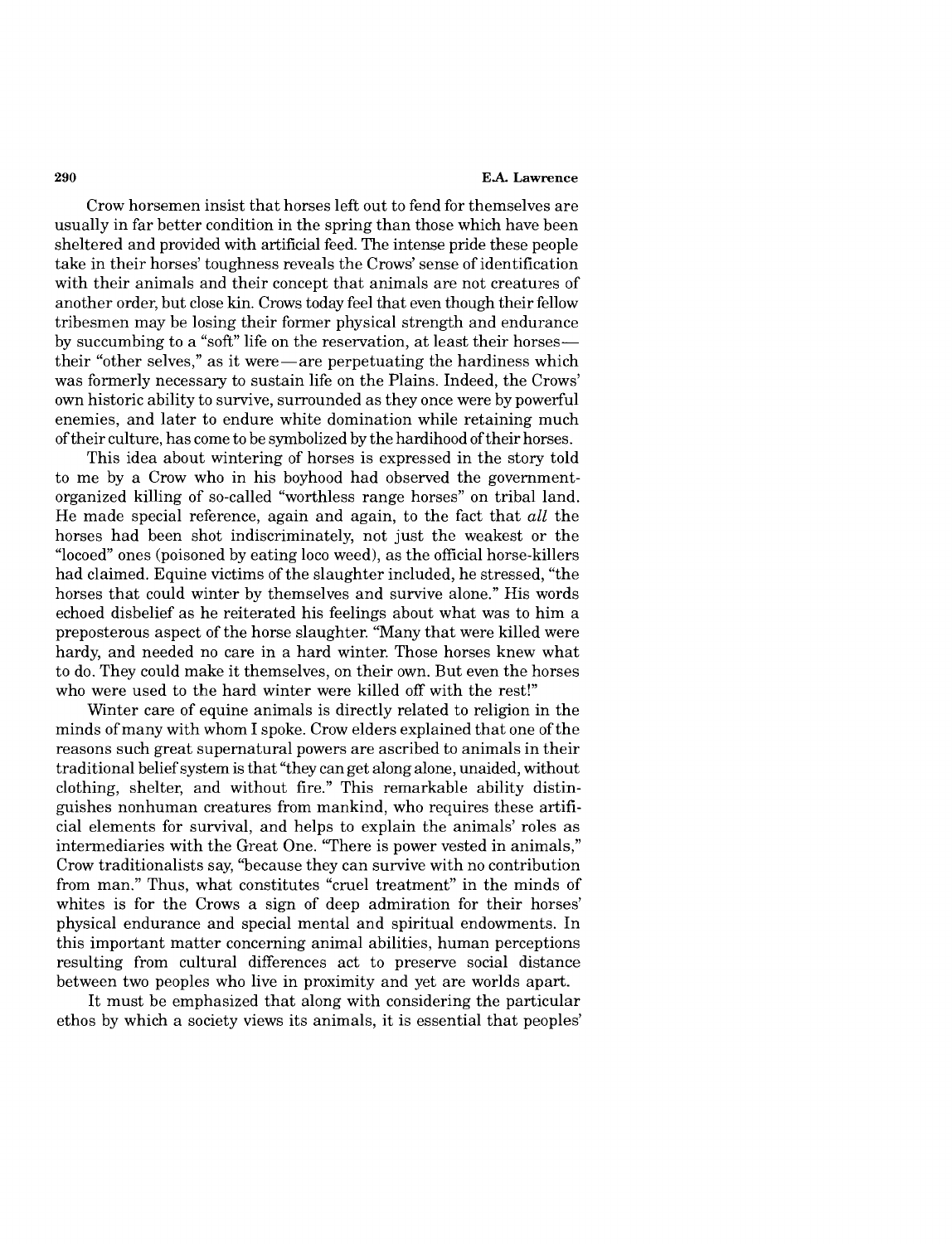standards for treatment of animals be considered in the light of the standards they set for themselves. Without considering this comparative dimension, a distorted picture emerges. Life in the Great Plains, the context in which Crow culture developed, for example, was demanding. Strength and endurance, above all, were required and merited society's approval-no less for animals than for people.

# **Mules as Victims**

Turning now to a different society for a brief comparison, a study of tenant farmers in the Deep South as described by James Agee in his classic work, *Let Us Now Praise Famous Men* (1978), provides an intimate portrait of a culturally distinct group of people living in extreme poverty. Probably lost upon the average reader within the vast welter of information the writer gives about every observable detail of life for these downtrodden people, are a few remarkably revealing passages about the treatment of the mules who work with the sharecroppers. "Even in harnessing him his head is knocked around some, and in all his motions relevant to his users he is used with the gratuitous sort of toughness an American policeman uses against anyone (except the right people) who happen to fall into his power" (Agee 1978). "The farmer," Agee goes on to say, "is liable to be an expert within the whole range of bullying, battering, and torturing this particular animal, and to have peculiarly urgent egoistic and sexual needs to exert full violence and domination over something living, preferably something at least as large and strong as himself' (1978).

With insight, Agee explains that "the mule stands readier victim than any other animal because he is used in the main and most hopeless work, because he is an immediate symbol of this work, and because by transference *he is the farmer himself* (italics mine), and in the long tandem harness wherein members and forces of a whole world beat and use and drive and force each other, if they are to live at all, is the one creature in front of this farmer" (1978). The writer confesses his own lack of ability to fully explain the observed sadism, the "casualness, apathy, self-interest, unconscious, offhand, and deliberated cruelty, in relation toward extra-human life" which is "terrible enough to freeze your blood or to break your heart or to propel you toward murder." Sadly, he concludes that it is "unlikely that enough of the causes can ever be altered, or pressures withdrawn, to make much difference" (1978).

Unfortunately for purposes of analysis, the sharecroppers Agee observed so closely never told him of their perceptions of animals or of animal awareness. It *is* clear, however, that in their life stories there is revealed no sense of reciprocity or kinship with their fellow creatures, no belief in a harmonious world. The explanation that the almost unbearable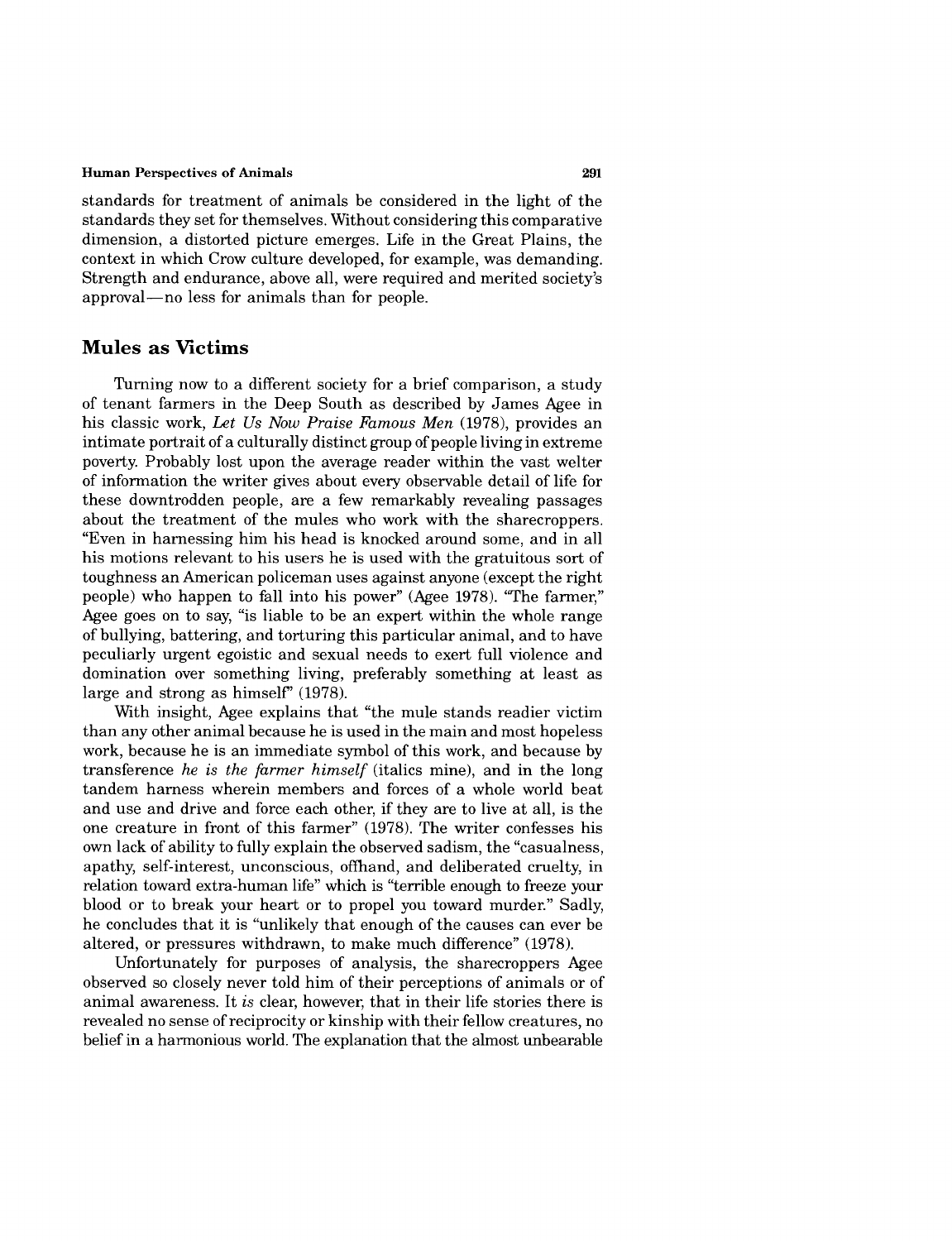292 E.A. Lawrence

hardship of their own lives bears directly upon the sharecroppers' treatment of animals is inescapable. The sense of identity with his mules which Agee noted on the part of the farmer must be a powerful determinant. Related to this is the awful and unspoken truth that if awareness were not somehow attributed to the mules, such abuse as they received would yield no satisfaction to the drivers. This is one of the dilemmas in attempting to understand the roots of cruelty: do the perpetrators lack empathy, or do they indeed have it in excess, torturing in fact because they *do* have sharpened cognizance of the pain they inflict? Undoubtedly, many causative factors are involved in the dynamic relationship between sharecropper and mule which habitually results in the beast as victim of human brutality. A vitally important element here, as in the next example of sled dogs, is that such relationships are deeply ingrained, having the full force and endorsement of societal and cultural sanction. One carries out actions toward animals not just as an individual who is so disposed, but is motivated, at least in part, by a strong sense of belonging to a group which shares and upholds this particular mode of behavior.

# **Treatment of Sled Dogs**

Sled dogs among arctic peoples are invariably described by observers as, according to our standards, inhumanely handled and often cruelly abused. In my experience the comment routinely following any discussion of this matter is that such treatment is inevitable, since it is not feasible to make "pets" out of working animals. Yet the whole question of the necessity for such harshness actually remains unanswered. Once again, there is a lack of data on native belief concerning their dogs' awareness. What is known is that in interaction with sled dogs, reciprocal kindliness and devotion between man and animal, whatever their untested effects may be, generally do not have the sanction of Eskimo societies that have so far been studied. Whether this attitude toward dogs has its origin, as some would say, in pure utility, or whether it results from a more complex combination of deep-level psychological and sociological characteristics of the Eskimo ethos has yet to be explained.

Resulting from her intensive long-term field research in the Canadian arctic, Jean Briggs' remarkably detailed ethnography, probes virtually every aspect of the Eskimo group with whom she lived. Expressively titled *Never in Anger* (1972), the study lays bare the central characteristic which ensures social cohesion in a difficult environment: individuals must never express or show outward signs of anger toward other people. Repressed hostility may be one cause, then, of the sadistic treatment of animals. Briggs describes the children's delight in killing the unwanted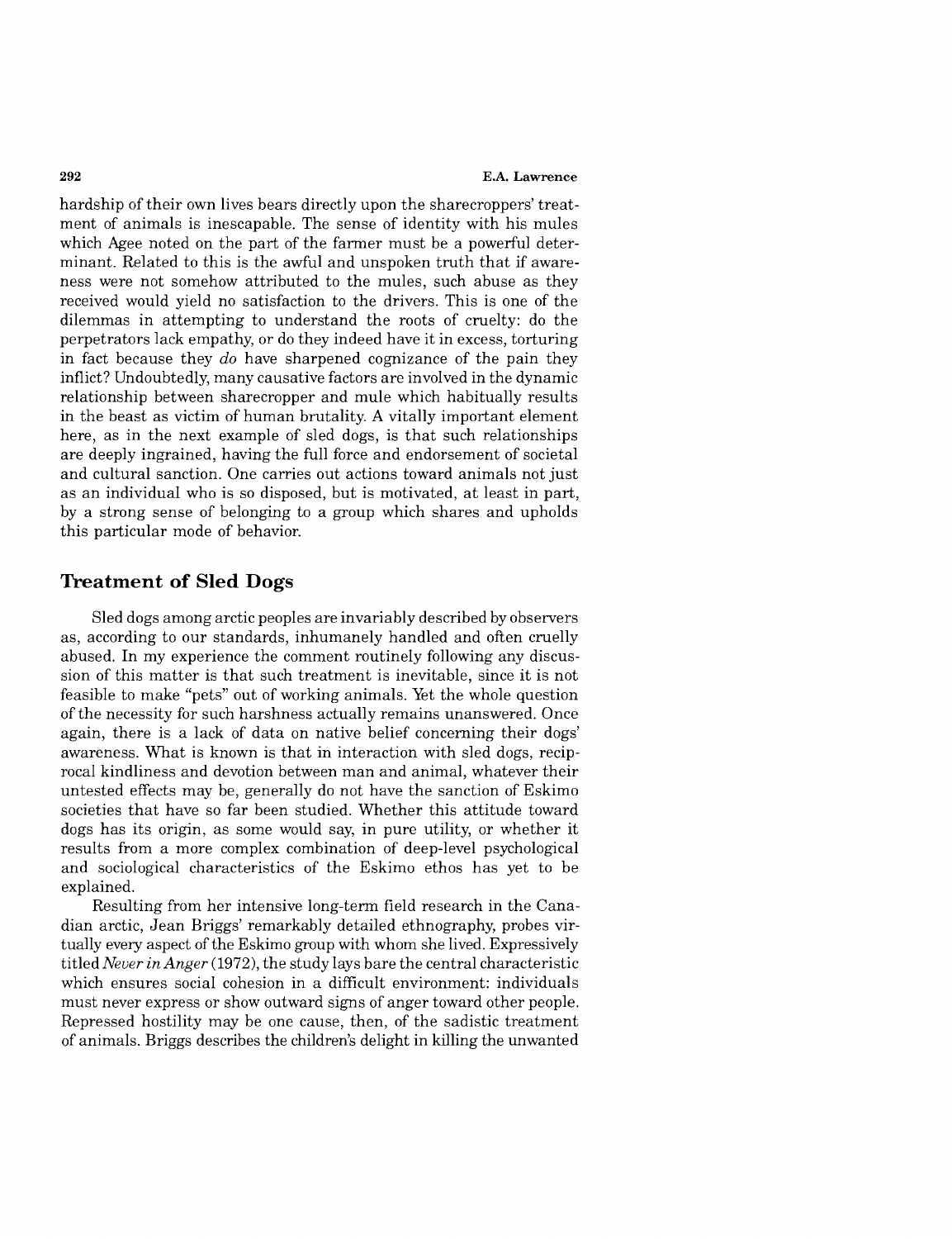newborn puppies, "dashing them with squeals of excited laughter against boulders or throwing them off the high knoll edge into the rapids below" (1972). It is clear that this behavior is not just an individual affair; the practice has social approval, cultural acceptance. "Killing puppies was a child's job." One youngster, "her eyes gleaming with pleasure, beat two small puppies with a stick until they cried piteously." Her mother paid no attention (Briggs 1972). Another child "squeezed a longspur (small bird) until its heart burst through its skin" (1972). Significantly, one particular Eskimo woman, the object of derision and virtual social ostracism because of her many atypical and unconforming behavior patterns, was the only person observed by the anthropologist who "rolled on the ground playfully with the puppies" (Briggs 1972).

# **Discussion**

Answers to the dilemmas posed by the above examples and many more which could be cited are, unfortunately, difficult to find. Scholars must search, and probe ever more deeply, in an attempt to shed light on the complexities involved in human interactions with animals. Although there is no one solution, it is essential to realize that culture, as a vital force in people's lives, must be recognized as a powerful determinant of patterns in the treatment of animals, as in other dimensions of human experience. "It's that kind of world here" is an expression Crows frequently use in describing their lives and beliefs. They are speaking not only of the outer world of interactions, but of the inner world of attitudes as well. Where cultural perceptions determine that animals and people share many important qualities and can cooperate and communicate, it follows that the treatment of animals generally is based on respect. In human-animal interactions, the degree of awareness attributed to the beasts works in dynamic equilibrium: the more an animal is downgraded as an object whose worth is measured only by usefulness to mankind, the less it is possible for that animal to have meaningful input into a relationship with people. Whatever potential it has, like that of an abused child reared in a closet, can never be realized.

One feature in a society's ethos which I have found to play a particularly significant role in determine relationships to animals is the aesthetic element. In communicating with informants of different cultures about their perceptions and treatment of animals, I have found that if appreciation for the beauty and uniqueness of the animal is lacking, treatment is less humane. Possession of beauty in its deepest dimension implies individual worth beyond what is central to human concerns. Like all of us who have thought long and hard about such questions, James Agee, in the book referred to earlier, wonders about the human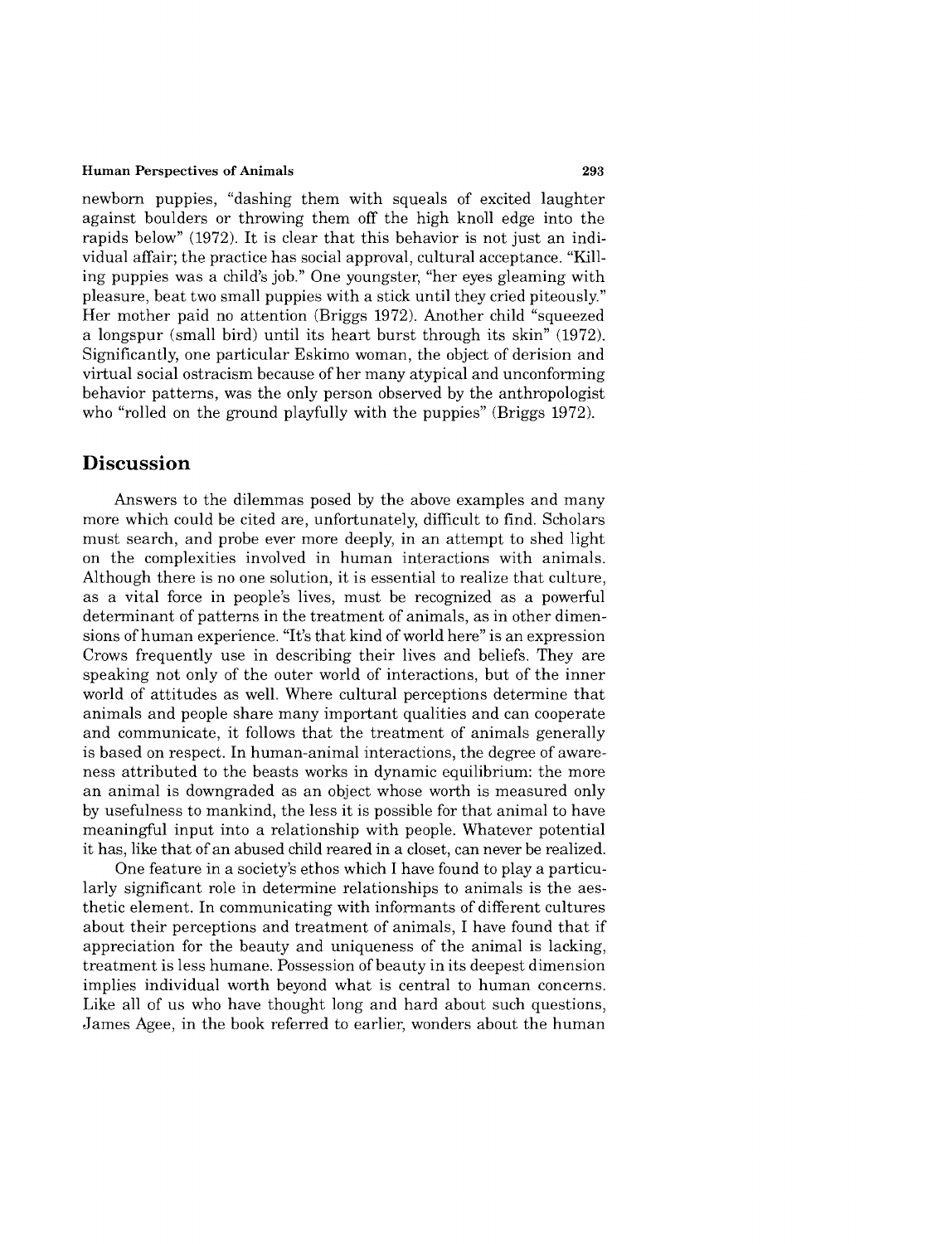### 294 E.A Lawrence

"sense of beauty," asking "is this an 'instinct' or a product of 'training'" (1978). Portraying the poverty-stricken sharecroppers of his study with compassion, and finding them beautiful to him, he nonetheless admits that the people themselves are totally without a sense of beauty. Questioning whether this lack is due to the necessity of overwork leading to the exclusion of all that is not pragmatic, their poverty, their living only among "man-built things," or their low social status, Agee is unable to give a satisfactory answer. He goes on, however, to provide a remarkable observation about animals: "It is very possible, I would believe probable, that many animals are sensitive to beauty in terms of exhilaration or fear or courting or lust; many are, for that matter, accomplished and obvious narcists [sic]: in this sense I would also guess that the animals are better equipped than the human beings" (1978). More than through any other mechanism it appears that by means of culturally-defined perceptions of animals as intrinsically beautiful and valuable, and as possessing significant shared capacities including awareness, that we come to grant to animals, as the Plains Indians did, "the same right as ourselves to live on this earth."